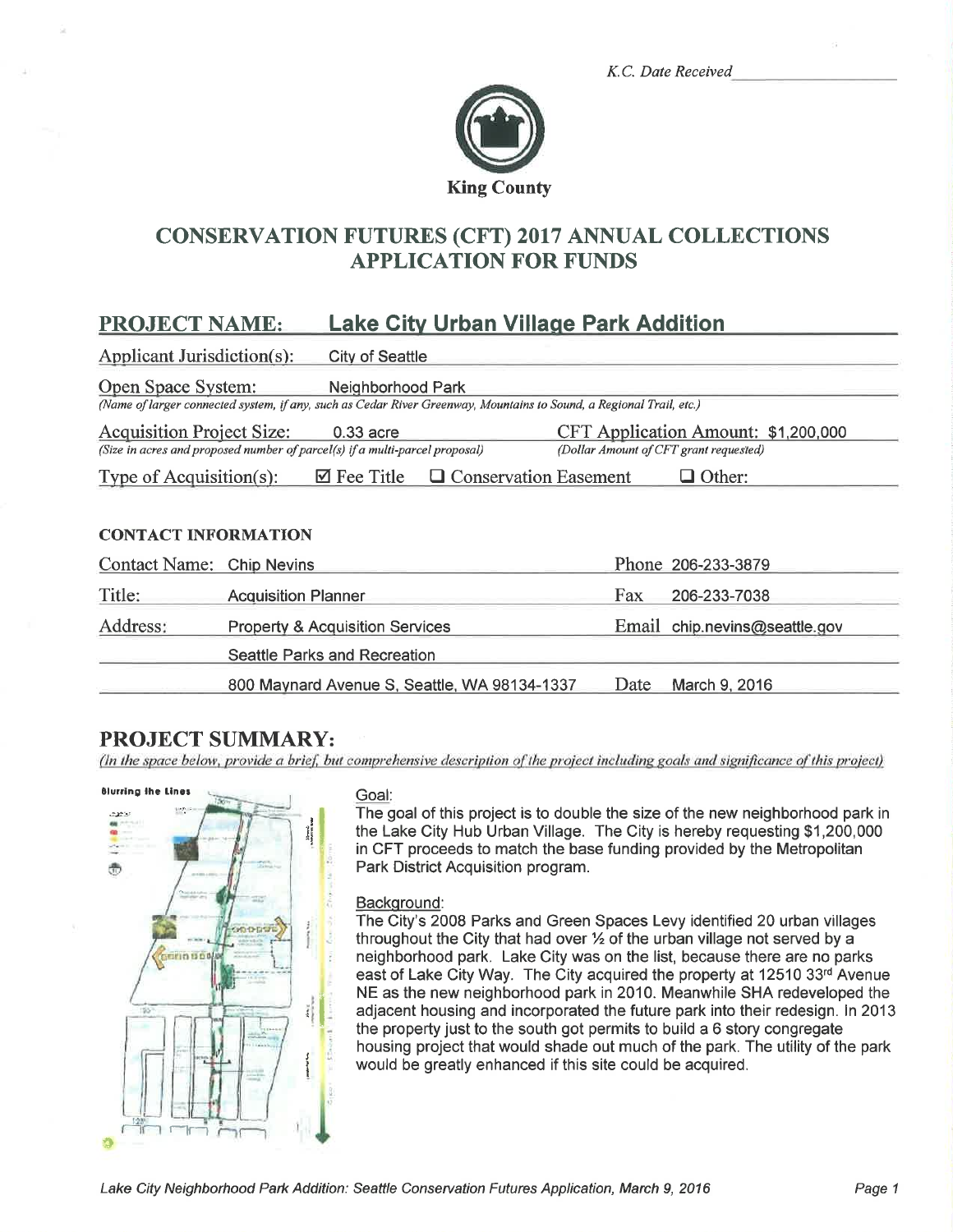### 1. OPEN SPACE RESOURCES

Please review the attached evaluation criteria. For the **proposed acquisition parcel(s)**, please (1) mark only those criteria that apply, and (2) thoroughly, yet succinctly describe in the space below how the proposed acquisition satisfies each marked criteria.

- $\Box$  A. Wildlife habitat or rare plant reserve
- $\Box$  B. Salmon habitat and aquatic resources
- $\Box$  C. Scenic resources

addition

 $\Box$  D. Community separator

- $\Box$  E. Historic/cultural resources
- $\Box$  F. Urban passive-use natural area/greenbelt
- $\overline{\mathbb{Z}}G$ . Park/open space or natural corridor

 $\boxtimes$  H. Passive recreation opportunity/unmet needs

G. The property is adjacent to the new neighborhood park acquisition at 12510 33rd Avenue NE. The property will more than double the size of the future park and improve its utility by providing more room for a variety of neighborhood activities and preventing severe shading by the proposed development. Development of the new park is being funded by the Metropolitan Park District and is expected to begin around 20'18.



H. The Seattle Comprehensive Plan allocates the "lion's share of the City's expected new growth" to the designated "urban center villages," including the Lake City area. The Comprehensive Plan also sets goals of:

"1) at least one acre of usable open space for every 1 ,000 households within urban villages, and

2) Open space within an eighth of a mile of residents in Hub urban villages.

Currently, the Lake City Urban Village has a significant deficiency in its supply of usable open space and residents' access to it. This deficiency is noted in the "Assessment of Gaps in Seattle's

Open Space Network" (http://www.cityofseattle.net/parks/open\_spaces/gap\_analysis\_report.htm), which focuses on the needs of residential populations and states:

The newly expanded and renovated Albert Davis Park and Lake City Playground, which has also been recently improved, provide sufficient open space to areas west of Lake City Way. However, about half of the Lake City Hub Urban Village, specifically locations east of Lake City Way is farther than 1/8 mile from Village Open Space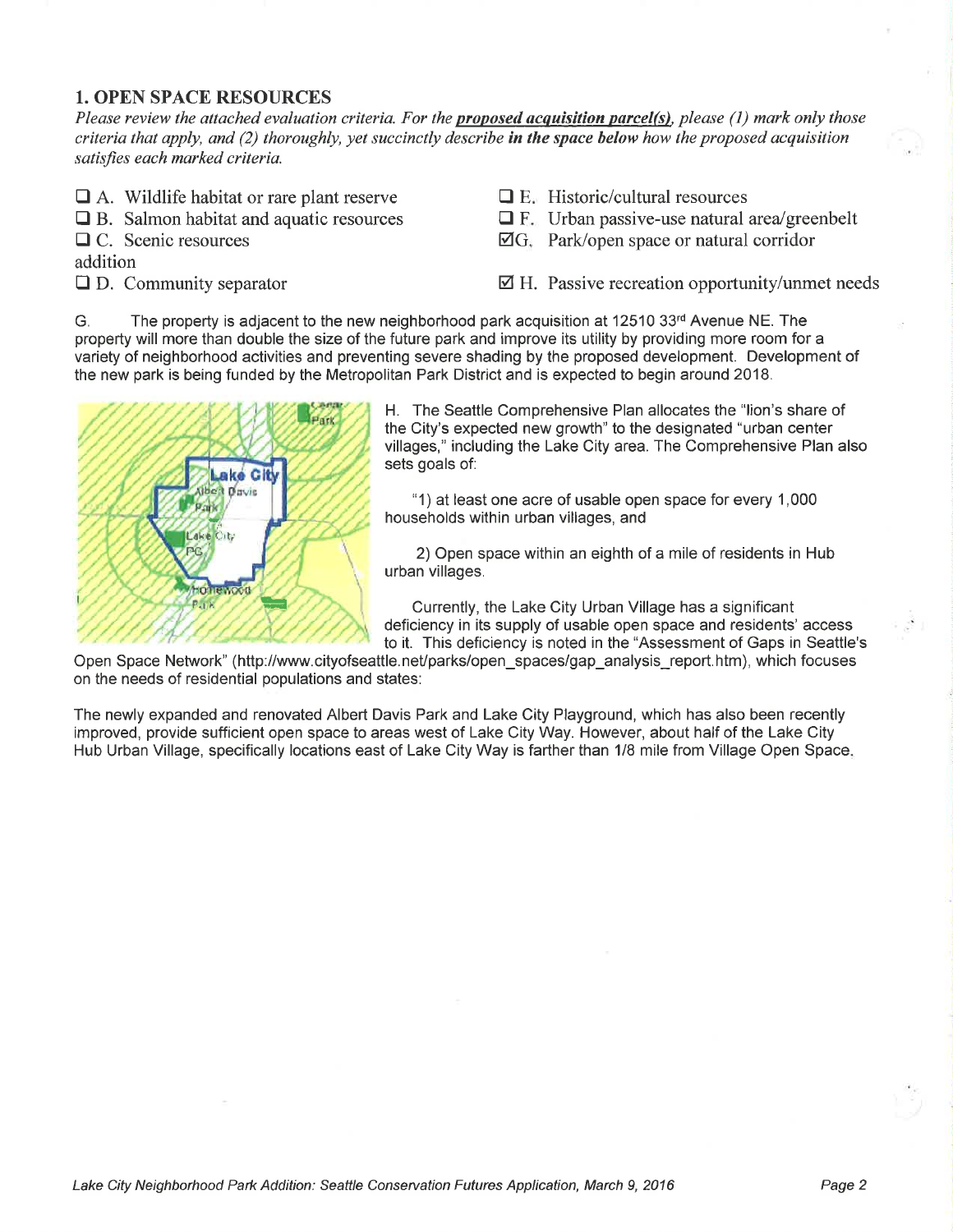#### 2. ADDITIONAL FACTORS

For the **proposed acquisition parcel(s)**, please (1) mark all criteria that apply, and (2) thoroughly, yet succinctly describe in the space below how the proposed acquisition satisfies each marked criteria.

- $\Box$  A. Educational/interpretive opportunity
- $\overline{2}$  B. Threat of loss of open space resources
- ⊠ C. Ownership complexity/willing seller(s)/ownership interest proposed
- $\boxtimes$  D. Partnerships Describe any public or private partnerships that will enhance this project:
- ⊠ E. Is the property identified in an adopted park, open space, comprehensive, or community plan?
- $\Box$  F. Transferable Development Credits (TDC) participation



B. The 33rd Avenue area is part of the Lake City "Hub urban village", an area in transition. The area is zoned for a combination of mixed-use development as well as for commercial use. There are several newly completed, active and proposed redevelopment projects in this corridor. The proposed park addition is currently a vacant property with permits to build a 6 story congregate housing project. This is the last chance to acquire this property and develop a large, sunny neighborhood park in this area.

C. The City is currently negotiating with the owner and is preparing to make an offer in the next few weeks The City intends to acquire fee interest in the propefty.

D. The 33rd Vision Group has been very active in creating a vision for this part of the Lake City Urban Village. The group hired a planning consultant to develop a design plan for 33rd Ave NE, and has been working with Seattle Dept. of Transportation, Seattle Public Utilities, and Seattle Housing Authority to implement the plan.

Seattle Housing Authority redeveloped their family housing project to the north of this site with the idea of integrating their play area into the new neighborhood park.

E. The Greater Lake City Neighborhood Plan and the Lake City Neighborhood Design Guidelines both outline actions to make this a "green street" and a safe pedestrian corridor for a diversity of residents including immigrants, seniors and those with various disabilities who live nearby and will live here in the future if the Seattle Comprehensive Plan population goal of a 2,82O increase is met.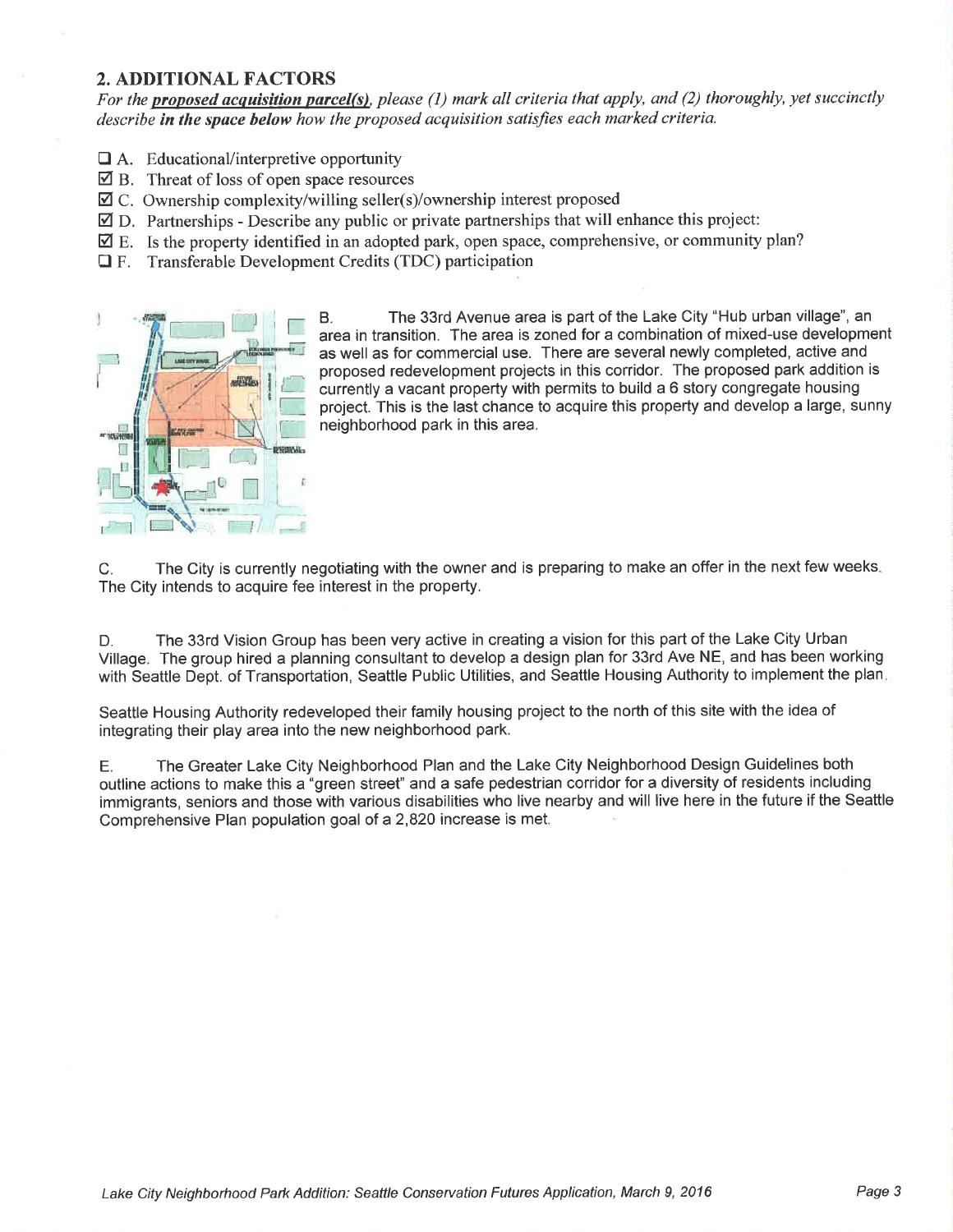#### 3. STEWARDSHIP AND MAINTENANCE

How will the property be stewarded qnd maintained? Does the property lend itself to volunteer stewardship opportunities? How will ongoing stewardship and maintenance efforts be funded?

When the park is developed, it will be maintained by the Parks Department.

The 33rd Avenue Vision Group and Seattle Housing Authority are very active in the vision for this park. This new park will undoubtedly become part of Seattle's Adopt-A-Park program.

#### 4. PROJECT BUDGET

| <b>TOTAL CFT APPLICATION AMOUNT*</b> | \$1,200,000 |
|--------------------------------------|-------------|
|--------------------------------------|-------------|

\*Allowable acquisition costs (Ordinance 14714): The disbursement of funds shall be made only for capital project expenditures that include costs of acquiring real property, including interests in real property, and the following costs; the cost of related relocation of eligible occupants, cost of appraisal, cost of appraisal review, costs of title insurance, closing costs, pro rata real estate taxes, recording fees, compensating tax, hazardous waste substances reports, directly related staff costs and related legal and administrative costs, but shall not include the cost of preparing applications for conservation futures funds.

Estimation of property value: Appraisal by independent contract MAI appraiser

| <b>ESTIMATED PROJECT COSTS (dollars)</b>               | (a range may be included) |
|--------------------------------------------------------|---------------------------|
| Total property interest value                          | \$2,400,000               |
| Title and appraisal work                               |                           |
| Closing, fees, taxes                                   |                           |
| Relocation                                             |                           |
| Hazardous waste reports                                |                           |
| Directly related staff, administration and legal costs |                           |
| <b>Total Project Costs (CFT and other funds)</b>       | \$2,400,000               |
|                                                        |                           |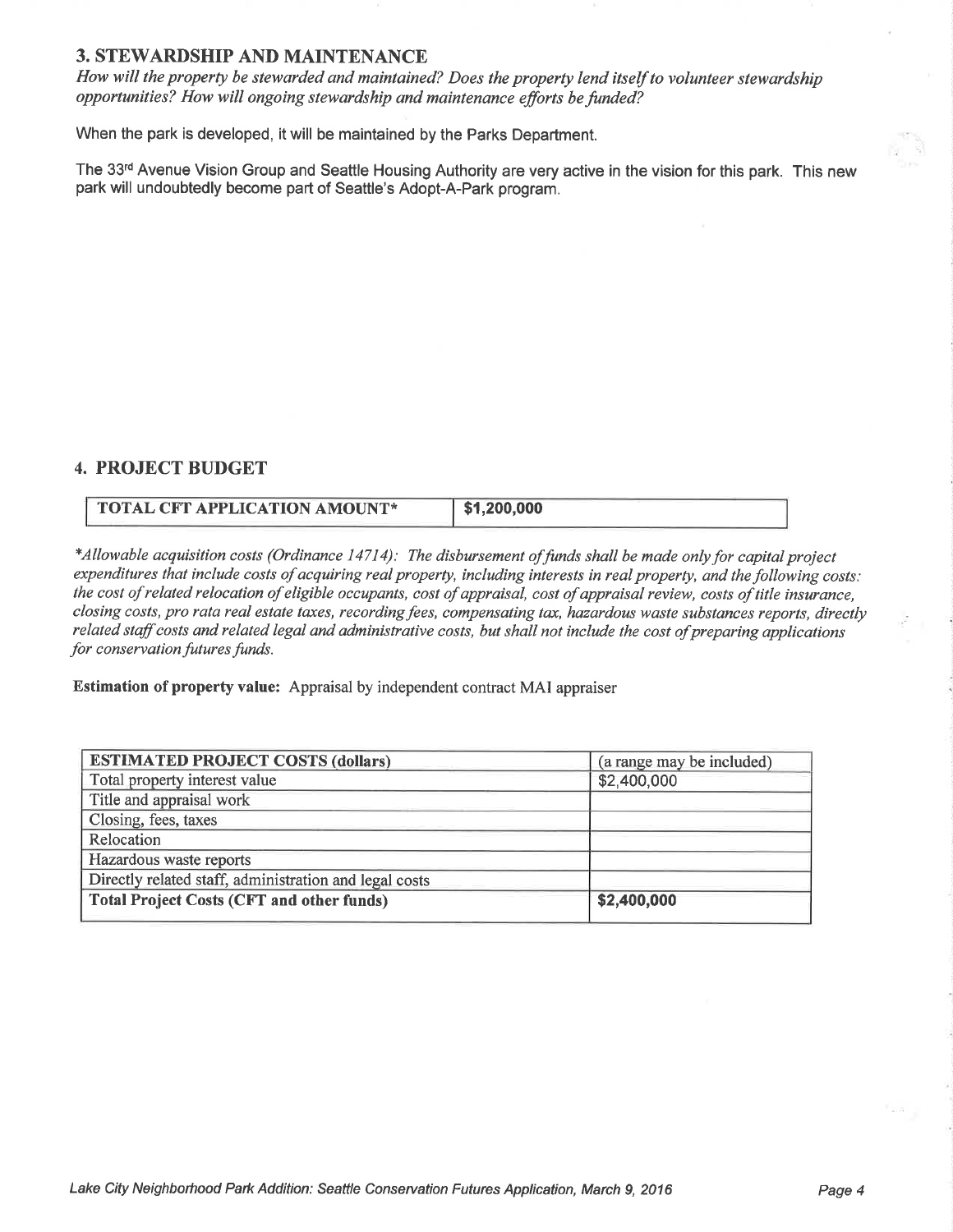| <b>MATCHING FUNDS SOURCES</b>                                 | Date Expended or<br>Committed | Match Funds Expended or<br>Committed (Amount) |
|---------------------------------------------------------------|-------------------------------|-----------------------------------------------|
| <b>Metropolitan Park District Acquisition</b><br><b>Funds</b> | August 2014                   | 1,200,000<br>$\mathfrak{s}$                   |
|                                                               |                               |                                               |
|                                                               |                               |                                               |
|                                                               |                               |                                               |
| <b>Total Matching Funds</b><br>Currently Identified           |                               |                                               |
| Unidentified Remaining Match Need:                            |                               | none                                          |

## Unidentified remaining match need

Please discuss briefly how the unidentified remaining match need above will be met:

Not applicable

## 5. IN-KIND CONTRIBUTIONS FROM PARTNERSHIPS

| <b>Brief Activity Description</b> | <b>Dollar Value of</b><br>In-kind<br><b>Contribution</b> | <b>Status</b><br>(Completed, or<br>Proposed in future?) | <b>Activity Date Range</b><br>(When was activity completed?<br>or, date proposed in future) |
|-----------------------------------|----------------------------------------------------------|---------------------------------------------------------|---------------------------------------------------------------------------------------------|
|                                   |                                                          |                                                         |                                                                                             |
|                                   |                                                          |                                                         |                                                                                             |
|                                   |                                                          |                                                         |                                                                                             |
|                                   |                                                          |                                                         |                                                                                             |
| <b>TOTAL</b>                      |                                                          |                                                         |                                                                                             |

## 6. ATTACHED MAPS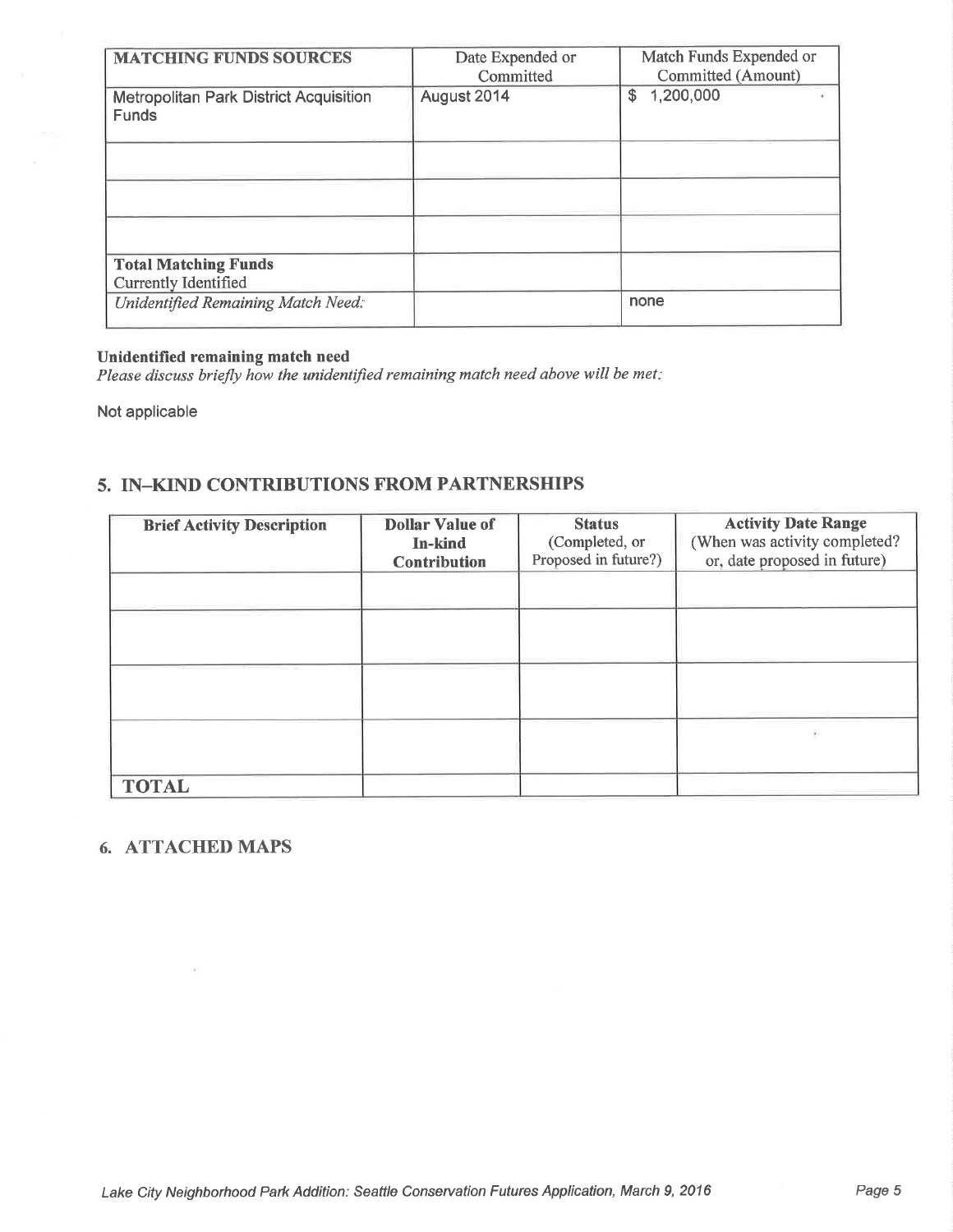

ŧ

 $\lambda$